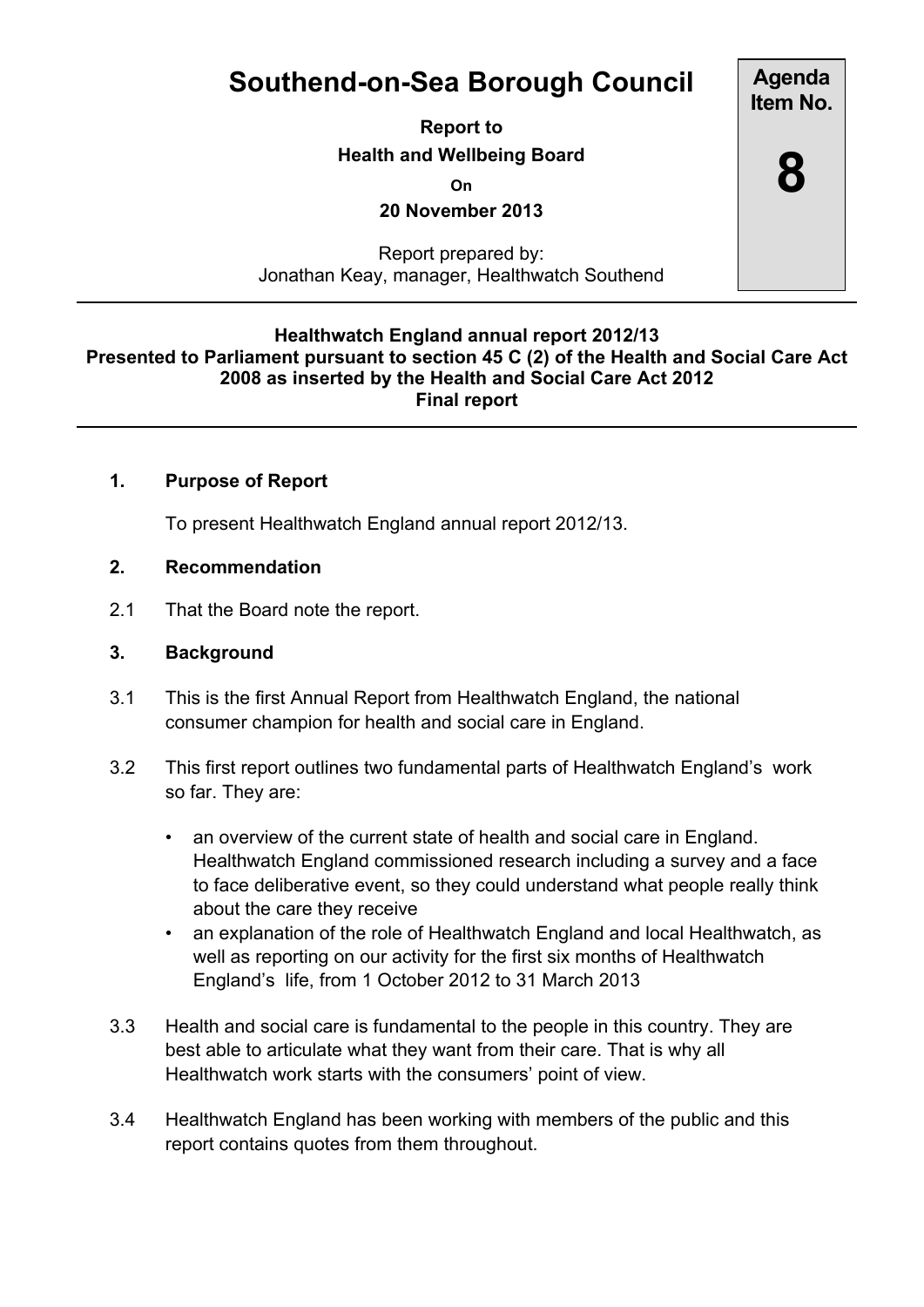- 3.5 A survey found that 72% of the public say they get good quality care. This is heartening. It might, at first sight, seem surprising that almost 94% of us think NHS and social care services could be improved.
- 3.6 The reason for this quickly becomes clear when you dig a bit deeper. A shocking 1 in 3 people say they are worried about basic levels of safety, with someone they know having experienced a serious mistake, abuse or preventable illness or death.
- 3.7 Taken together, these findings demonstrate the need for a fundamental change that puts the user at the heart of the service. To help drive this change, Healthwatch England thinks a set of rights in health and social care can help people become more empowered and engaged and help service providers and commissioners focus on the things that matter most to users and their carers.
- 3.8 The concept of consumer rights is a familiar one in many areas of our lives; nowhere more so than on the high street. Healthwatch England thought the concept could help people get what they want and need in health and social care. Their research shows that the public agree and they have helped to develop a set of consumer rights that they think work in health and social care.
- 3.9 Healthwatch England is uniquely placed to work with consumers to define a set of rights that can help people get what they need from health and social care. This is because the role of Healthwatch is to champion the rights of all people: children, young people and adults, from birth to death. And Healthwatch has a particular responsibility for championing the needs of those who are often not heard. We have a dual role to champion the needs of users of health and social care, as well as holding the system to account for how they successfully engage the public.
- 3.10 Healthwatch England has a national perspective on the things that affect people. However, they do not work alone as they form part of the Healthwatch network. Along with Healthwatch England, the network is made up of local Healthwatch across 152 localities, including Healthwatch Southend. These organisations are the eyes and ears on the ground. Since the launch of Healthwatch England, they have been busy developing the network, building the organisation and working with key partners to have an impact on the things that matter most to people.
- 3.11 This report provides a summary of Healthwatch England's work so far and lays out their mandate for future work.
- 3.12 Over the coming year, Healthwatch England will continue to refine their work on rights, in conversation with the public, stakeholders and partners. In the next annual report, they will lay out the complete set of rights that people expect when using health and social care. This will help consumers and users to understand their personal rights. Importantly, this should help to give them the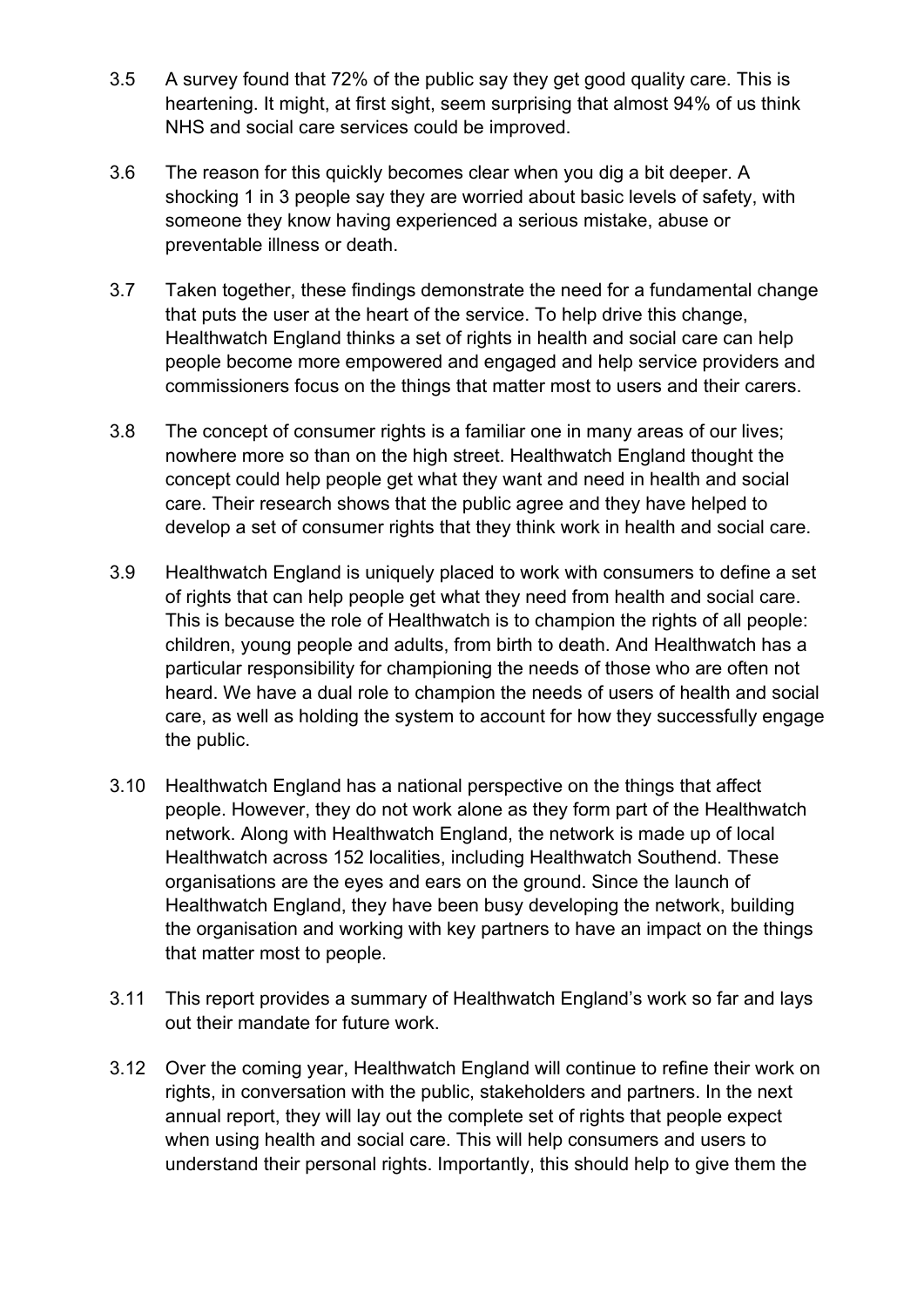confidence to speak up about what works and what doesn't and give them reassurance that they will be taken seriously. It will also help Healthwatch England to work with commissioners, providers, regulators and policy makers to challenge them to improve health and care services to meet consumer expectations.

- 3.13 By listening long and hard to the public's voice, together we can make sure our health and social care services are focused and responsive to people's needs.
- 3.14 "*I hope Healthwatch will be created as a robust independent organisation that is taken seriously by those in the health service and more widely."* David Cameron, Prime Minister

#### **4. Rights**

4.1 The report suggests the following eight consumer rights, developed with the public for health and social care.

**The right to essential services** – I have the right to a set of basic and essential treatment and care services at a defined standard.

**The right to access** - I have the right to access services on an equal basis with others, when I need them and in a way that works for me and my family.

**The right to a safe, dignified and quality service** – I have the right to high quality, safe services that treat me with dignity, compassion and respect.

**The right to information and education** – I have the right to information and education about how to take care of myself and what I am entitled to within the health and social care system.

**The right to [choose](http://www.essexpartnershipportal.org/pages/index.php?page=our-fifth-solution)** – I have the right to choose from a range of high quality services, products and providers within health and social care.

**The right to be listened to** - I have the right to have my concerns and views listened to and acted upon. I have the right to be supported in taking action if I am not satisfied with the service I have received.

**The right to be involved** - I am an equal partner in determining my own health and wellbeing. I have the right to be involved in decisions that affect my life and those affecting services in my local community.

**The right to live in a healthy environment** - I have the right to live in an environment that promotes positive health and wellbeing.

The full report can be found at **Appendix A.**